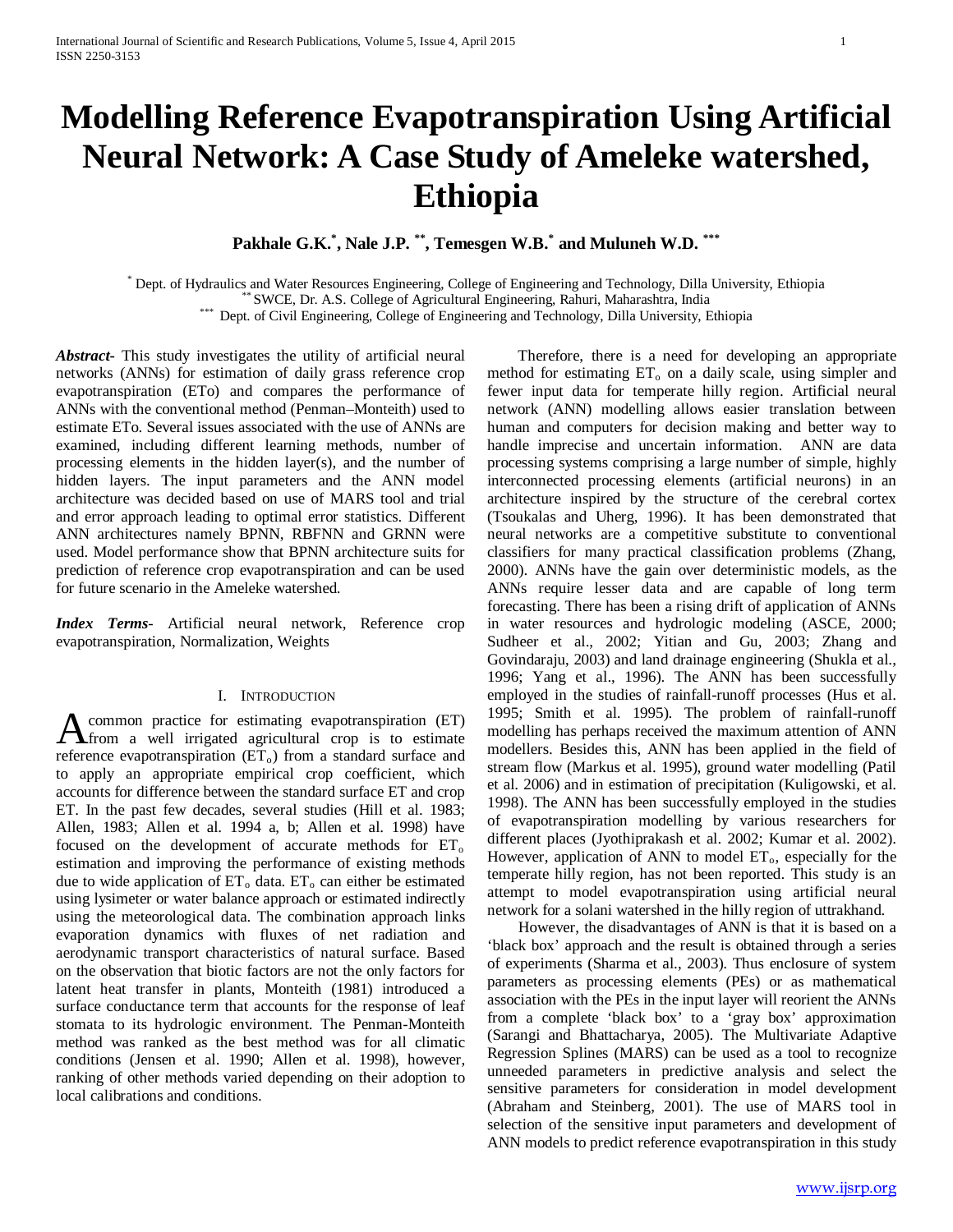is a new approach for estimation of reference evapotranspiration in the study area.

## II. MATHERIALS AND METHODS

#### **2.1 Study Area and Data Acquisition**

 The Ameleke watershed is located between 6°15'N to 6°26'N latitude and 38°10'E to 38°12'E longitude. The watershed has an area of 70 km<sup>2</sup>. Ameleke watershed is one of the tributary of Gidabo River. The mean monthly temperature of this watershed ranges from 23.2 °C in July to 30.2 °C in January.

Regarding rainfall, mean annual rainfall ranges from 800 to 1400 mm in the upper part of the watershed while it is 105.5 mm in the lower stream of the watershed. The rain has bimodal pattern where March to June and September to November are rainy seasons. The rainfall variability is very high. Seasonally *Bega*  has high rainfall variability than *Belg* and *kiremt*. In Ameleke watershed altitude ranges from 1200 to 2000 masl. In The upper stream of the watershed coffee, *Enset*, maize and teff are major crops where as in the lower and middle stream of the watershed livestock production is the main stay of the community.



## **2.2 Penmen-Monteith method**

 Actual evapotranspiration estimation from the field requires Lysimeter data. However, it is not always possible to estimate ET<sub>o</sub> using lysimeter, because it is time-consuming, requires large infrastructure and precise and carefully planned experiments. The Food and Agriculture Organisation (FAO) of United Nations suggested use of the FAO Penman-Monteith method for estimation of  $ET_0$  (Smith et al. 1998). Although, it requires several climatic data some of which have no actual measurements but are estimated from measured weather parameters.

The final form of the FAO Penman-Monteith equation is as given below:

$$
ET_0 = \frac{0.408\Delta(R_n - G) + \gamma \left[\frac{900}{T + 273}\right] u_2(e_s - e_a)}{\Delta + \gamma (1 + 0.34u_2)} \qquad \qquad \dots (1)
$$

where,  $ET_0$  -  $ET_0$  (mm day<sup>-1</sup>),

- $\Delta$  slope of saturation vapour pressure curve (kPa<sup>0</sup>C<sup>-1</sup>),
- $R_n$  net radiation (MJ m<sup>-2</sup> day<sup>-1</sup>),
- G soil heat flux density (MJ  $m^{-2}$  day  $^{-1}$ ),
- $γ$  psychometric constant (kPa<sup>0</sup>C<sup>-1</sup>),
- T mean daily air temperature  $(^{0}C)$
- es Saturation vapour pressure (kPa),
- ea actual vapour pressure (kPa) and
- $u_2$  is average daily wind speed at 2 m height (m sec<sup>-1</sup>).

Calculation of  $ET_0$  using equation 1 on daily basis requires meteorological data consisting of maximum and minimum daily air temperatures ( $T_{\text{max}}$  and  $T_{\text{min}}$ ), mean daily actual vapour pressure  $(e_a)$  derived from dew point temperature or relative humidity ( $Rh_1$  and  $Rh_2$ ), daily average of 24 hours of wind speed measured at 2m height (u<sub>2</sub>), net radiation ( $R_n$ ) measured or computed from solar and long wave radiation or the actual duration of sunshine hours (n). The extra terrestrial radiation  $(R_n)$ and day light hours (n) for a specific day of the month are also computed. As the magnitude of soil heat flux (G) beneath the reference grass surface is relatively small, it is ignored for daily time stake. This Peneman-Monteith method has been used in this study for finding out  $ET_0$ . The values were used for training, testing and validation of ANN model.

## **2.3 Multivariate Adaptive Regression Splines**

 The MARS 2.0 software (Friedman, 1991) was used to estimate the relative significance of the available data in predicting the  $ET_0$ . The concepts used in MARS tool permits the user to analyze the data set and generate the input parameters, which are of more significance in generation of the desired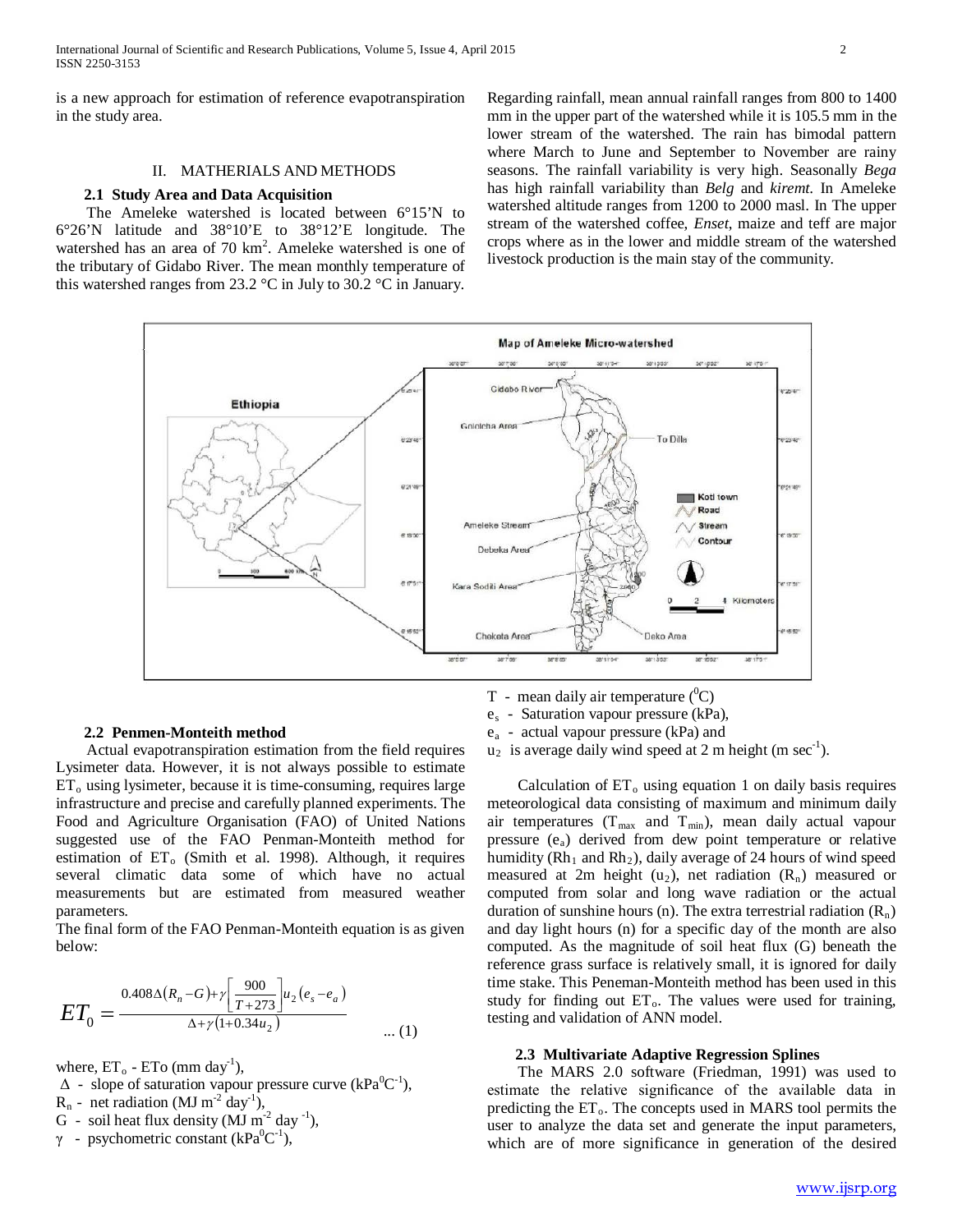output and display the empirical model of best fit. Finally, the validation input data set is entered into the model and the output is compared with the observed values to decide on the future model applicability.

 In this study, the data of maximum, minimum and average temperature ( $T_{max}$ ,  $T_{min}$  and T), average relative humidity (Rh), , daily average of 24 hours of wind speed measured at 2m height  $(u<sub>2</sub>)$ , rainfall (P), net radiation  $(R<sub>n</sub>)$  measured or computed from solar and long wave radiation, actual duration of sunshine hours (n) were used as input.  $ET_0$  were used as output parameter. After running the MARS tool with the data sets of Jan 2010 to June 2012 the input parameters: mean temperature (T), mean relative humidity (Rh) and daily average of 24 hours of wind speed measured at 2m height  $(u_2)$  topped the list. The rest of the parameters were towards the bottom in the list of relative importance. Therefore, the input data of T, Rh and  $u_2$  were used as the input parameters for ANN models against the output parameter  $ET_0$ . In general, the ANN model is operated by using the available input and output responses without considering the inherent system parameters. Therefore, in an attempt to elevate the complete ''black box'' approximation of the ANN model, in this study, the MARS tool was used to consider most of the system response parameters as detailed in Penman-Monteith method and the relatively important parameters obtained were used as input nodes (PEs) to selected ANN model. So the completely ''black box'' nature of prediction through ANN model were minimized by inclusion of the MARS derived system response parameters for predicting  $ET_0$ . Therefore, the inclusion of MARS generated parameters as PEs of the input layer was an effort towards elevating the ANNs from ''black box'' modelling approach to a ''gray box'' approximation.

## **2.4 ANN model architecture**

 ANN, which emulates the parallel distributed processing of the human nervous system, has proven to be successful in dealing with complicated problems such as function approximation and pattern recognition. The stored informationprocessing elements are interconnected and organized in layers. The connection strengths, also called network weights, can be adapted such that the output of the network matches a desired response. In hydrology, prediction of evapotranspiration, runoff and sediment loss from watershed systems has been a difficult subject due to complexity of the physical processes involved and variability of rainfall in space and time. The most commonly used ANN for hydrological modelling is a feed-forward network with the BP training algorithm (Zhang and Govindaraju, 2003), which is also capable of nonlinear pattern recognition and memory association. Standard multi-layer feed-forward network is capable of approximating any measurable function to any desirable degree of accuracy. In that sense, the multi-layer feedforward architecture gives neural networks the potential of being universal approximations rather than the specific choice of an activation function. In general, application of ANN in modelling, design or problem-solving is preferred in situations where the system response parameters of a real-world phenomenon are either poorly defined or misunderstood, and where observations of the process may be difficult or impossible

to perform, and also when it is difficult to recognize the complex relationships between aspects of the process under investigation (Haykin, 1999).

#### **2.4.1 BPNN**

 Among different ANN algorithms, feed-forward network with the BP training is widely used and is capable of recognizing the nonlinear pattern and memory association (Zhang and Govindaraju, 2003). BPNN is a multilayer perceptron network in which each neuron is connected with a number of input arcs  $(U_1)$ to  $U_n$ ). The network is associated with each neuron (i) having weight  $W_{ii}$ , which represents a multiplication factor to a value passing to the neuron. Finally, a neuron sums the values of all inputs and represented as:

∑= = *n i <sup>j</sup> WijUi S* 1 ... (2)

 In Fig. 1, Wu corresponds to the summation term used in Eq. (1). The term b is called bias. Finally, an activation function is applied to  $S_i$  for obtaining the final output from the neuron. When a BPNN training algorithm is used, the sigmoid activation function is most often preferred (Sivakumar et al., 2002). The sigmoid function ( $\varphi$ ) is given by

$$
\varphi(S_j) = \frac{1}{1 + e^{S_j}} \qquad \qquad \dots (3)
$$

 It is obvious from the sigmoid activation function that the range of nodal output in entire network must be within 0 to 1. That means the input variables are to be kept smaller in order to avoid saturation effect, caused by the sigmoid function during the analysis. Thus, input and output variables must be normalized before the initiation of the training of the neural network. Most popular scheme to normalize input and output variables is as follows:

 The normalization is carried out with respect to the maximum value of variables under consideration. That is, the value of X and Y at time t can to normalized as,

 $X_1$  [normalised input] =  $X_1 / X_{\text{max}}$  ... (4)  $Y_1$  [normalised input] =  $Y_1 / Y_{\text{max}}$  ... (5)

 where the subscript max defines the maximum value of respective variable and t is the time. After the normalization, the input and output variables vary in between 0 to 1 ( $0 <$  = normalized value  $\lt$  =1).

 In the present study, the BPNN had one input layer, hidden layer and output layer each. Each neuron in the input layer is connected to each neuron in the hidden layer by weight  $W_{ij}$ . After an input neuron receives a signal  $U_i$ , it transmits it to the hidden neuron. Each hidden neuron then computes the sum  $U_iW_{ii}$  entering from each input neuron, and transforms this value to an output signal using sigmoid function.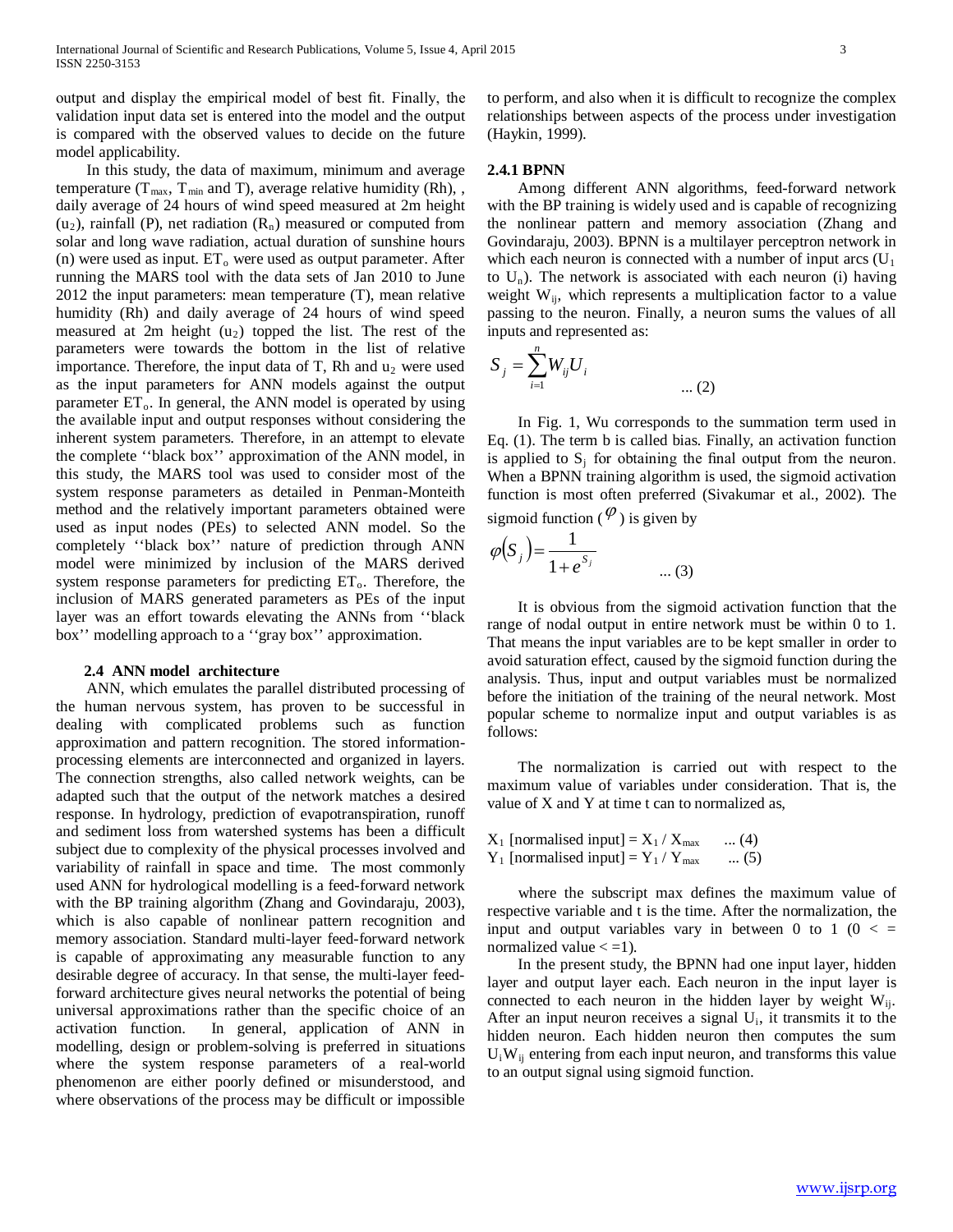

**Figure: 2 ANN model Architecture**

 The ANN input layer in this study consisted of three processing elements  $(T, Rh, u_2)$  and the processing elements (PEs) of the hidden layer were finalized by comparing the root mean square error (RMSE) of the network training using different numbers of PEs. The output layer consisted of one processing element representing the  $ET_0$ . The entire data was divided to training, testing and validation sets and the training and testing data were fed to the BPNN to select the optimal architecture based on the RMSE values. During the process of training, the actual output value was compared with the desired output and the error was calculated. The error values were then propagated back into the network to update connection weights between the different layers. These processes were repeated until the network has been trained to the lowest RMSE.

## **2.4.2 Radial basis function neural network (RBFNN)**

 RBFNN has a feed forward architecture. It consists of three layers viz. one input layer, one hidden layer and one output layer with a number of PEs or nodes in each layer. There is one neuron for each predictor variable. In case of categorical variables N-1 are used where N is number of categories. Input neurons feed normalized data to each of the neuron in the hidden layer. However, the structure of an Radial Basis Function Neural Network is unique which allows for adaptive determination of the hidden neurons during training of the network (Sharma et al.,2003). Each input neuron is completely connected to all hidden neurons, and hidden neurons and output neurons are also interconnected to each other by a set of weights. Information fed into the network through input neurons is transmitted to hidden neurons. Each hidden neuron then transforms the input signal using a transfer function f. For the present model, the Gaussian function was used. It is a positive radial symmetric function (kernel) with a center m and a spread s. The spread is the radial distance from the center of the kernel, within which the value of the function is significantly different from zero. This is called the receptive field  $(\mu \pm \sigma)$  of a hidden neuron. An input pattern falling within the receptive field will cause a significant response. For each input pattern, the hidden neurons compute the distance between the input signal and the center of the receiving field. For Gaussian function, the response is unity if this distance is zero, and decays to zero when the distance is greater than the spread.

 The basic difference between Back Propagation Neural Network and Radial Basis Function Neural Network is that the latter model represents the inputs presented to the network during training phase in local spaces with each local space being represented by a hidden neuron. Therefore, any input to the model in the testing phase that lies near a local space is closely predicted. On the other hand, the Back Propagation Neural Network model maps the relationships between the inputs and outputs in global space for the training scenarios. Therefore, the model fails to predict the localized variation in data in the testing phase and this is also reflected in model validation phases. In relation to the processing time, the Radial Basis Function Neural Network is faster than the Back Propagation Neural Network for larger data sets (Kim et al., 2003). In training a Radial Basis Function Neural Network, the hidden neurons are self-organized with the training process (Zhang and Kushwaha, 1999). For this purpose, the orthogonal least squares (OLS) algorithm proposed by Chen et al. (1991) was employed. According to this algorithm, the number of hidden neurons at the beginning of training is zero. The hidden neurons are added one by one with training until the output of the network is within a target precision. For each iteration, the RMSE from the network is computed. If the error is lower than a predefined tolerance (selected from the lowest RMSE in Back Propagation Neural Network training), the training is stopped and the number of neurons added to the hidden layer represent the number of hidden neurons required.

## **2.4.3 General regression neural network**

 The General Regression Neural Network algorithm has little resemblance to the more widely used Back Propagation Neural Network but it is one of the variants of Radial Basis Function Neural Network (Huang and Williamson, 1994). It has, at its origin, one of the most frequently used statistical techniques, i.e.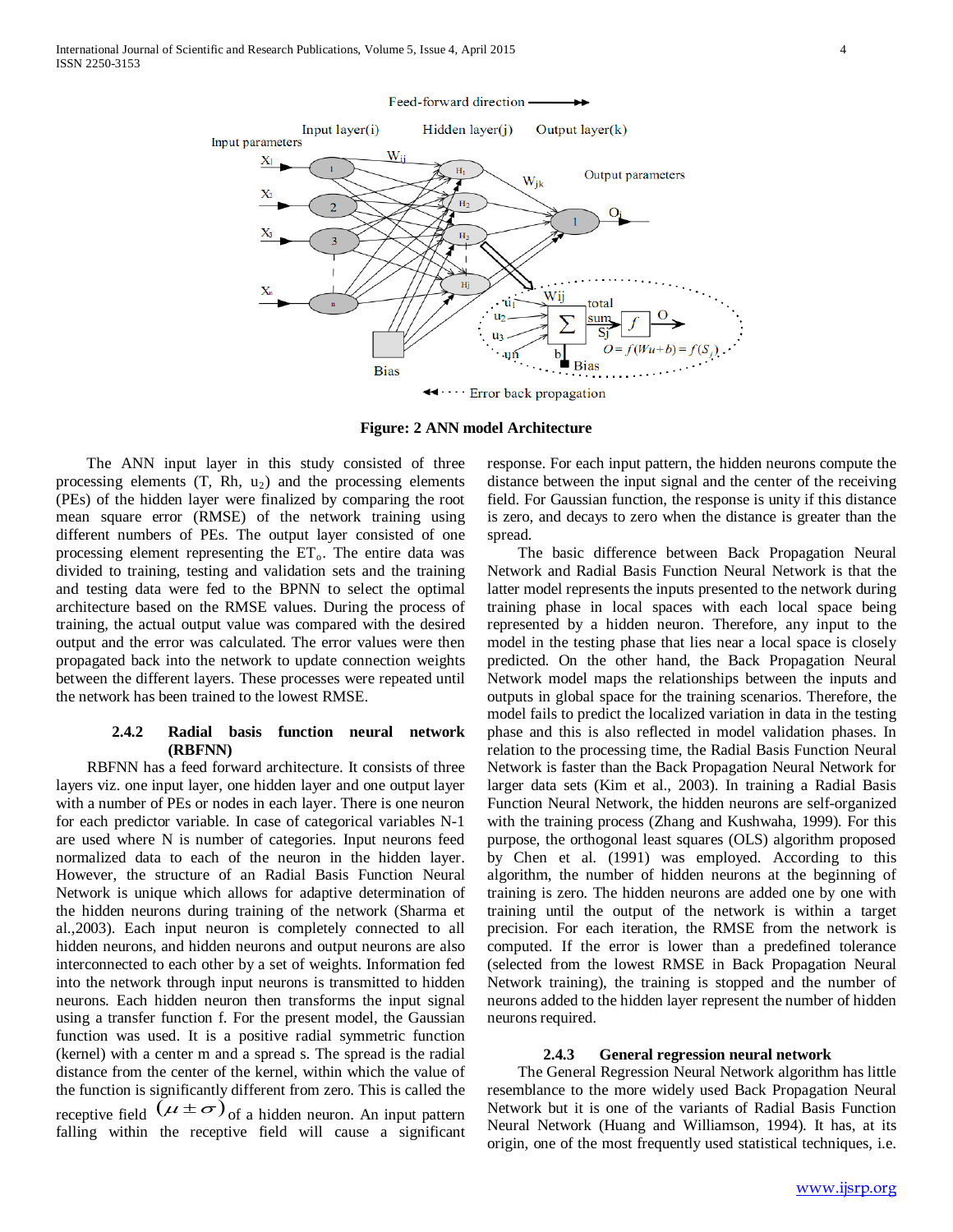regression analysis and no iteration are involved in computing with the General Regression Neural Network algorithm. Another striking feature is that, unlike Back Propagation Neural Network, a General Regression Neural Network does not touch to local minima, can handle incomplete patterns and approaches the problem on the basis of the probability density function (pdf) of the training data (Huang and Williamson, 1994). General Regression Neural Network uses one-pass learning algorithm which can be used for the estimation of continuous variables, and converge to the underlying regression surface. Mathematically, General Regression Neural Network uses a standard statistical algorithm for calculating the conditional mean Y of a scalar random variable y given a measurement X of a vector random variable x. The vector x corresponds to the input to the network and the random variable y corresponds to the output of the network. If there is more than one output node, the same algorithm is used on each output node. General Regression Neural Network is dominated by the estimation of probability density function of x and y and is also used as a static regression technique. General Regression Neural Network can be used in situations where the statistics of the data are changing over time. This is achieved by specifying a time constant and a threshold, which are used to reset a pattern node if it has not been used recently. The principal advantages of General Regression Neural Network are its quick learning and fast convergence to optimal regression surface with large numbers of data sets when compared with Back Propagation Neural Network and Radial Basis Function Neural Network (Kim et al., 2003).

## **2.5 Neural Network Simulation**

 The available data were divided into training (50% of data), testing (30% of data) and validation (20% of data), with the training and testing files comprising three inputs and one output, and the validation file comprising only the input parameters that were not used for the training and testing processes. The data were partitioned as per the indicated percentages to prepare separate data sets for training, testing and validation processes of the ANN model. However, the percentage of data used for partitioning is based on the concept that major share of it should be used for training processes followed by testing and validation processes. The data were further shuffled within the spreadsheet and prepared for analysis to nullify the presence of any existing trend and inherent properties within the data (Sarangi and Bhattacharya, 2005; Zhang and Govindaraju, 2003; Patel et al., 2002)

# **2.6 Sensitivity Analysis and optimum network configuration**

 Sensitivity analysis was done to determine the optimum network configuration for BPNN and GRNN by varying two network parameters, learning rate and number of hidden neurons that minimized the error of estimation. Learning rate indicates the rate of change of connection weights during training. A high learning rate causes oscillation of the connection weights resulting in large generalization error, while a low learning rate results in a significant increase in training time. It was observed that, with use of more neurons  $(>=25)$  in hidden layer of BPNN, the network becomes over fitted, in which case it is capable of fitting the training data very well but incapable of generalizing for unknown inputs. Also, a large number of hidden neurons significantly increase the network training time. A small number of hidden units results in under fitting due to the lack of enough processing units to map the input/output relationship.

 Sensitivity analysis was also done to determine the optimum value of tolerance and receptive field for the RBFNN. Also, for each iteration, the sum of squared error from the network was computed. When the error became lower than a predefined tolerance, the training was stopped. At this stage, the numbers of neurons added to the hidden layer represented the number of hidden neurons required. If the sum of squared error was above the tolerance then the input pattern with largest error was identified and added to the hidden layer. This process was continued till the network error was minimum and within the tolerance limit. It was also observed that with the increase in the number of hidden neurons the computational time increased. Keeping this in view, the trial and error approach was employed in assigning the number of neurons in RBFNN. It was revealed that, with the change of receptive field from 5 to 40 with an increment of 5, keeping the tolerance constant at 5, the number of neurons in hidden layer increased and the statistical parameters (coefficient of determination  $(R^2)$  and model efficiency (E)) improved, indicating better network performance. But, with further increase in receptive field  $(>25)$ , there was no improvement in statistical parameters  $(R^2, E)$ . In this study, receptive field of 20 with tolerance constant of 10 leading to 30 numbers of neurons in the hidden layer was found optimal  $(RMSE = 0.012)$  for the operation of RBFNN.



# **Figure 3: The RMSE of BPNN, RBFNN, GRNN for prediction of ET<sub>o</sub>**

 The number of neurons of the hidden layer in BPNN model and the optimal nodes were selected based on the RMSE of the learning results (Fig. 3). It is seen from Fig. 3 that the RMSE was lowest for the BPNN model (0.0045) for 17 hidden layered PEs than GRNN model () and RBFNN () with 24 layered for modelling  $ET_0$ . Finally, the BPNN model with the optimal architecture (1 input layer with 3 PEs, 1 hidden layer with 17 hidden neurons and 1 output layer with 1 PEs) resulted in the statistical parameters  $(R^2, E)$  comparatively higher than RBFNN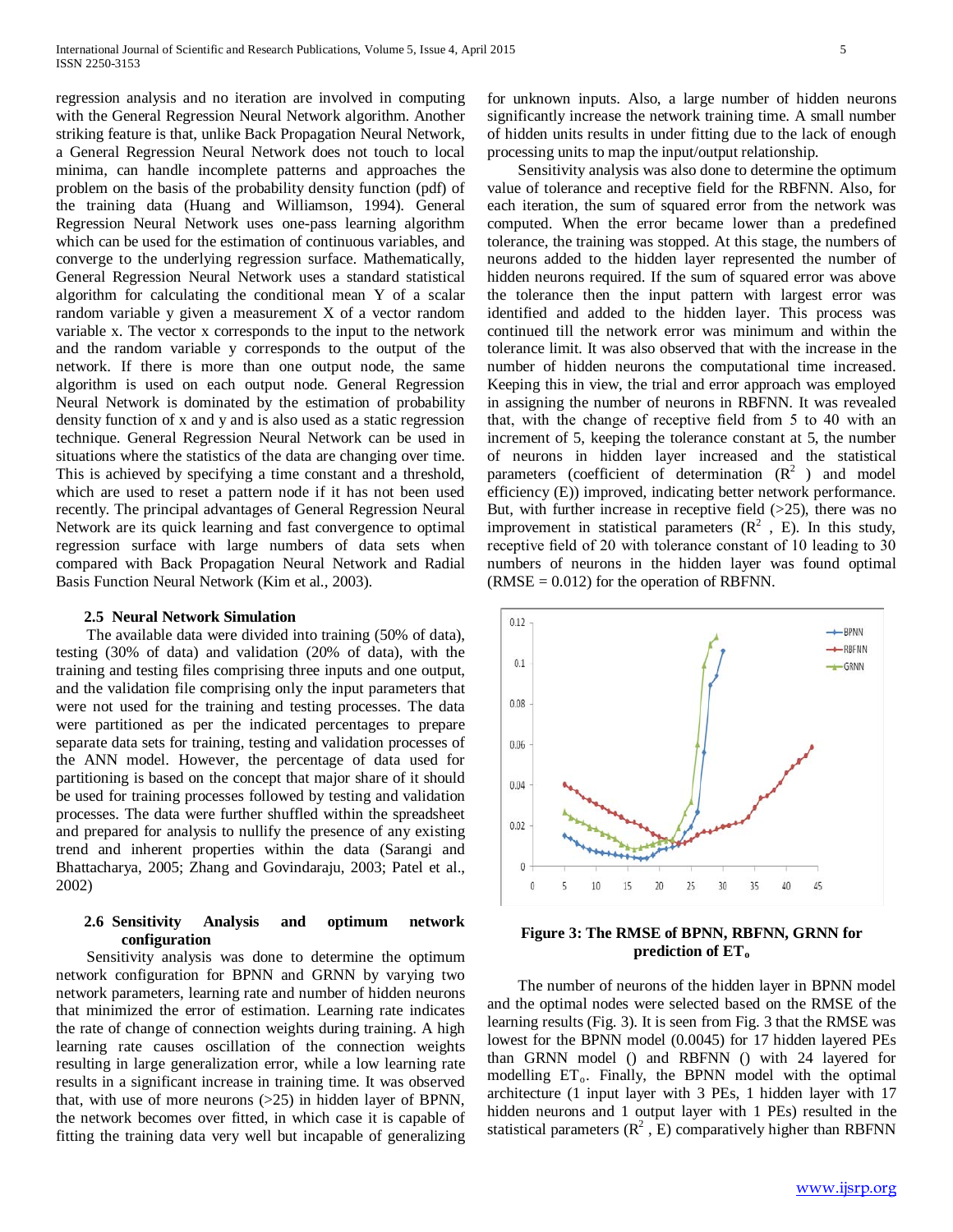and GRNN algorithms. In this study, the learning rate was varied from 0.02 to 0.08, hidden neurons varied from 5 to 40. The low ranges of learning rate were chosen because high fluctuations in error were observed at higher learning rates.

## **2.7 Evaluation of ANN model**

 The BPNN model was run with the selected network architecture (Fig. 3) using the independent training and testing data sets. Then the trained model was validated with the unexposed data followed by estimation of  $\mathbb{R}^2$  and E, using the relation:

$$
E = 1 - \frac{\sum_{i=1}^{r} (m_i - p_i)^2}{\sum_{i=1}^{r} (p_i - p)^2}
$$
 ... (6)

where r, total number of observations;  $p_i$ , i<sup>th</sup> value from Penman-Monteith method; p, mean of values from Penman-Monteith method and  $m_i$ ,  $i<sup>th</sup>$  model predicted value. The best model was selected based on the  $R^2$  and E value approaching 1.0 (James and Burgess, 1982)

## III. RESULTS AND DISCUSSION

 The results of BPNN are validated with Penman-Monteith method results. Monthly mean of Penman-Monteith method was compared with BPNN predicted monthly mean and monthly variation of evapotranspiration was observed.

## **2.8 Performance of ANN model**

Based on the statistical parameters  $(R^2, E)$  as discussed, the BPNN neural network with 17 neurons in the hidden layer and a learning rate of 0.02 was found optimum for prediction of  $ET_0$ . It was also observed that the change in the epoch numbers for normalized cumulative delta learning rule in BPNN did not affect the prediction accuracy significantly. The epoch is the number of sets of training data sets presented to the learning cycles during weight updates. The variation of epoch from 5 to 25 tried for training the BPNN model did not yield any significant variation of the RMSE value. Therefore, the developed BPNN model was validated using the model efficiency factor E and  $\mathbb{R}^2$  of observed and model predicted values (Fig. 4). It was observed that BPNN performed well for prediction of  $ET_0$  with  $R^2$  and E values approaching 1.



## **Figure 4 : The ET<sub>o</sub> from Penman-** Monteith and predicted **using BPNN for year 2012.**

# **2.9 Comparison of monthly evapotranspiration variation**

 The monthly mean of Penman-Monteith method and predicted value from BPNN of  $ET_0$  for the year 2012 is plotted in figure. It observed that BPNN has predicted the monthly ET value significantly well. In the month of April, May and June BPNN has slightly overestimated the ET value where as in other months close agreement has been found between Penman-Monteith method and BPNN predicted evapotranspiration.



**Figure 5: Comparison of monthly mean of ET<sub>o</sub> predicted using BPNN and estimated by Penman-Monteith method.**

#### IV. CONCLUSION

 This study was done to investigate the applicability of ANN approach in modelling the  $ET_0$  from Ameleke watershed in the hilly Gadio zone, Southern Ethiopia. The input parameters and the ANN model architecture was decided based on use of MARS tool and trial and error approach leading to optimal error statistics. The results of the predictability of ANN model (BPNN model) were then compared with those of Penman-Monteith method to validate the model performance. It was concluded that,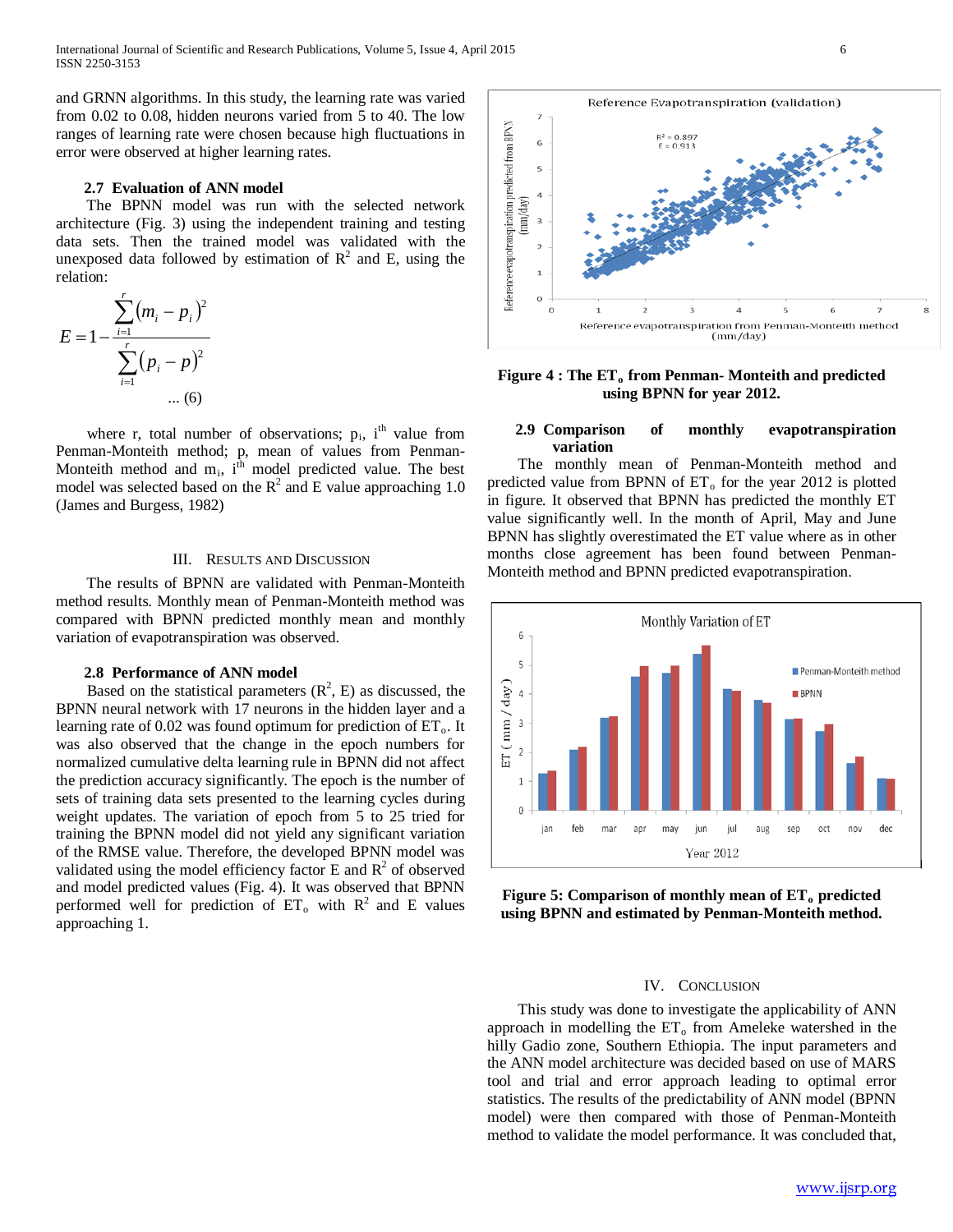BPNN model performed better for prediction of  $ET_0$ . Therefore, BPNN modelling approach detailed in this study can be used for prediction of  $ET_0$  with acceptable accuracy using minimal input data. The ANN approaches are simpler, relatively faster in model development and simulation and can operate on minimal data structure in comparison to Penman-Monteith method. Also, consideration of the system based parameters in preparation of the PEs of ANN input layers resulted in elevating the complete ''black-box'' approximation of ANN towards ''gray box'' model representations.

#### **REFERENCES**

- [1] Abraham, A., Steinberg, D., 2001. Is neural network a reliable forecaster on earth? A MARS query. In: Jose, M., Alberto, P.(Eds.), Bio-Inspired Applications of Connectionism, Lecture Notes in Computer Science, vol. 2085. Springer-Verlag,Germany, Spain, pp. 679–686.
- [2] Allen, R.G. 1983. New approaches to estimating crop evapotranspiration. Acta Hort, 335; 287-294.
- [3] Allen, R.G. Smith, M., Pereira, A. and Pereira, L.S. 1994 a. An update for the definition of ETo. ICID Bulletin, 43 (2): 1-34.
- [4] Allen, R.G. Smith, M, Pereira, A. and Pereira, L.S. 1994 b. An update for the calculation of ETo. ICID Bulletin. 43 (2) 35-92.
- [5] Allen, R. G. Pereira, L.S., Raes, D. and Smith, M. 1998. Crop: Guidelines for computing crop water requirements. Irrigation and Drainage paper No. 56. FAO, Rome Italy.
- [6] ASCE, 2000. Artificial neural networks in hydrology. II: Hydrologic applications. J. Hydrologic Engineering, 5(2): 124-137.
- [7] Bhattacharya, A.K., 1999. Drainage of agricultural lands. In:Singh, G.B., Sharma, B.R. (Eds.), 50 Years of Natural Resource Management Research. Division of Natural Resource Management, ICAR, Krishi Bhavan, New Delhi, India, pp. 347–362.
- [8] Chen, S., Cowan, C.F., Grant, P.M., 1991. Orthogonal least squares learning algorithm for radial basis function networks. IEEE Trans. Neural Networks 2, 302–309.
- [9] Friedman, J.H., 1991. Multivariate adaptive regression splines. Ann. Stat. 19, 1–141.
- [10] H. P., Brakensiek, D.L. (Eds.), Hydrological Modeling of Small Watersheds. American Society of Agricultural Engineers, St. Joseph, MI, pp. 215–257.
- [11] Hill R. W., Johns, E. L. and Frevert. D. K. 1983. Comparison of equations used for estimating agricultural crop evapotranspiration with field research. Bureau of Reclamation, U. S. Dep. Of the Interior Eng. and Res. Ctr., Denver, Colo.
- [12] Huang, Z., Williamson, M.A., 1994. Geological pattern recognition and modeling with a general regression neural network. Can. J. Explor. Geophys. 30 (1), 60–68.
- [13] Hus, K., Gupta, H. V. and Sorooshian, S. 1995. Artificial neural network modeling of the rainfall-runoff process. Water Resour. Res., 31(10): 2517- 2530.
- [14] James, I.D., Burgess, S.J., 1982. Selection, calibration and testing of hydrologic models. In: Haan, C.T., Johnson .
- [15] Jensen, M.e., Burman, R.D., and Allen R.G. 1990 Crop and irrigation water requirements. Manual and Reports on Engineering Practice No. 70, ASCE, New York.
- [16] Jyothi Prakash, V., Ramchandran, M.R. and Shanmuganathan, P. 2002. Artificial neural network model for estimation of REFET. J. The Institution of Engineers (India). 83: 17-24.
- [17] Kim, B., Kim, S., Kim, K., 2003. Modelling of plasma etching using a generalized regression neural network. Vaccum 71, 497–503.
- [18] Kuligowski. R. J. and Barros, A.P. 1998. Experiments in short tyerm precipitation forecasting using artificail neural networks. Monthly Weather Rev., 126(2): 470-482.
- [19] Kumar, M. Raghuwanshi, N.S., Singh, R. Wallender, W.W. and Pruitt, O 2002 Estimating evapotranspiration using ArtificialNeural Network. J Irrig. and Drain. Engg., ASCE, 128 (4): 224-233.
- [20] Markus, M Salas J.D. and Shin, H.K. 1995. Predicting streamflows based on neural networks. Proc. Ist. Int. Conf. On Water Resour. Engg. 1641- 1646.
- [21] Monteith, J. L. 1981. Evaporation and surface temperature. Quart. J. Roy. Meteor. Soc., 107:1-27.
- [22] Patel, R.M., Prasher, S.O., Goel, P.K., Bassi, R., 2002. Soil salinity prediction using artificial neural networks. J. Am. Water Resour. Assoc. 38  $(1), 91-100$
- [23] Patil. V.V., Singh Ramesh, Sharma. H.C. and Mehta, Rama. 2006. Groundwater modelling in selected area of north -westUttar Prades using fuzzy logic. Pantnagar Journal of Research 4(2) : 127-132.
- [24] Salehi, F., Prasher, S.O., Amin, S., Madani, A., Jebelli, S.J., Ramaswamy, H.S., Tan, C., Drury, C.F., 2000. Prediction of annual nitrate-N losses in drain outflows with artificial neural networks. Trans. ASAE 43 (5), 1137– 1143.
- [25] Sarangi, A., Bhattacharya, A.K., 2005. Comparison of artificial neural network and regression models for sediment loss prediction from Banha watershed in India. Agric. Water Manage. 78, 195–208.
- [26] Sharma, V., Negi, S.C., Rudra, R.P., Yang, S., 2003. Neural networks for predicting nitrate-nitrogen in drainage water. Agric. Water Manage. 63, 169–183.
- [27] Shukla, M.B., Kok, R., Prasher, S.O., Clark, G., Lacroix, R., 1996. Use of artificial neural networks in transient drainage design. Trans. ASAE 39, 119–124.
- [28] Singh, M., Bhattacharya, A.K., Nair, T.V.R., Singh, A.K.,2002. Nitrogen losses through subsurface drainage effluent in coastal rice fields from India. Agric. Water Manage. 52, 249–260.
- [29] Singh, M., Bhattacharya, Singh, A.K., Singh, A., 2002b. Application of SALTMOD in coastal clay soils in India.Irrigation Drainage Syst. 16, 213– 231.
- [30] Sivakumar, B., Jayawardena, A.W., Fernando, T.M.K.G., 2002. River flow forecasting: use of phase-space reconstruction and artificial neural networks approaches. J. Hydrol. 265, 225–245.
- [31] Smith, J. and Eli, R. N. 1995. Neural network modelloing of rainfall-runoff process. J Water Research Planning and Management 126: pp 499-508.
- [32] Smith, M., Allen, R. G., Pereira, L.S. and Raes, D. 1998. Crop evapotranspiration. FAO Irrigation and Drainage Paper 56, FAO Rome, Italy.
- [33] Sudheer, K.P., Gosain, A.K., Ramasastri, K.S., 2002. A data-driven algorithm for constructing artificial neural network rainfall-runoff models. Hydrol.Process. 16, 1325–1330.
- [34] Tsoukalas, L.H., Uherg, R.E., 1996. Fuzzy and Neural Approaches in Engineering. John Wiley & Sons Inc., New York, pp. 196–267.
- [35] Tyagi, N.K., Tyagi, K.C., Pillai, N.N., Willardson, L.S.,1993. Decision support for irrigation system improvement in saline environment. Agric. Water Manage. 23 (4), 285–301.
- [36] Yang, C.C., Prasher, S.O., Lacroix, R., 1996. Applications of artificial neural networks to land drainage engineering. Trans. ASAE 39, 525–533.
- [37] Yitian, L., Gu, R.R., 2003. Modeling flow and sediment transport in a river system using an artificial neural network. Environ. Manage. 31 (1), 122– 134.
- [38] Yu, C., Northcott, W.J., McIsaac, G.F., 2004. Development of an artificial neural network model for hydrologic and water quality modeling of agricultural watersheds. Trans. ASAE 47 (1), 285–290.
- [39] Zhang, B., Govindaraju, R., 2003. Geomorphology-based artificial neural networks (GANNs) for estimation of direct runoff over watersheds. J. Hydrol. 273, 18–34.
- [40] Zhang, G.P., 2000. Neural networks for classification: a survey. IEEE Trans. Syst. Man Cybernetics C: Appl. Rev. 30, 451–462.
- [41] Zhang, Z.X., Kushwaha, R.L., 1999. Applications of neural networks to simulate soil–tool interaction and soil behavior. Can. J. Agric. Eng. 41, 119–125